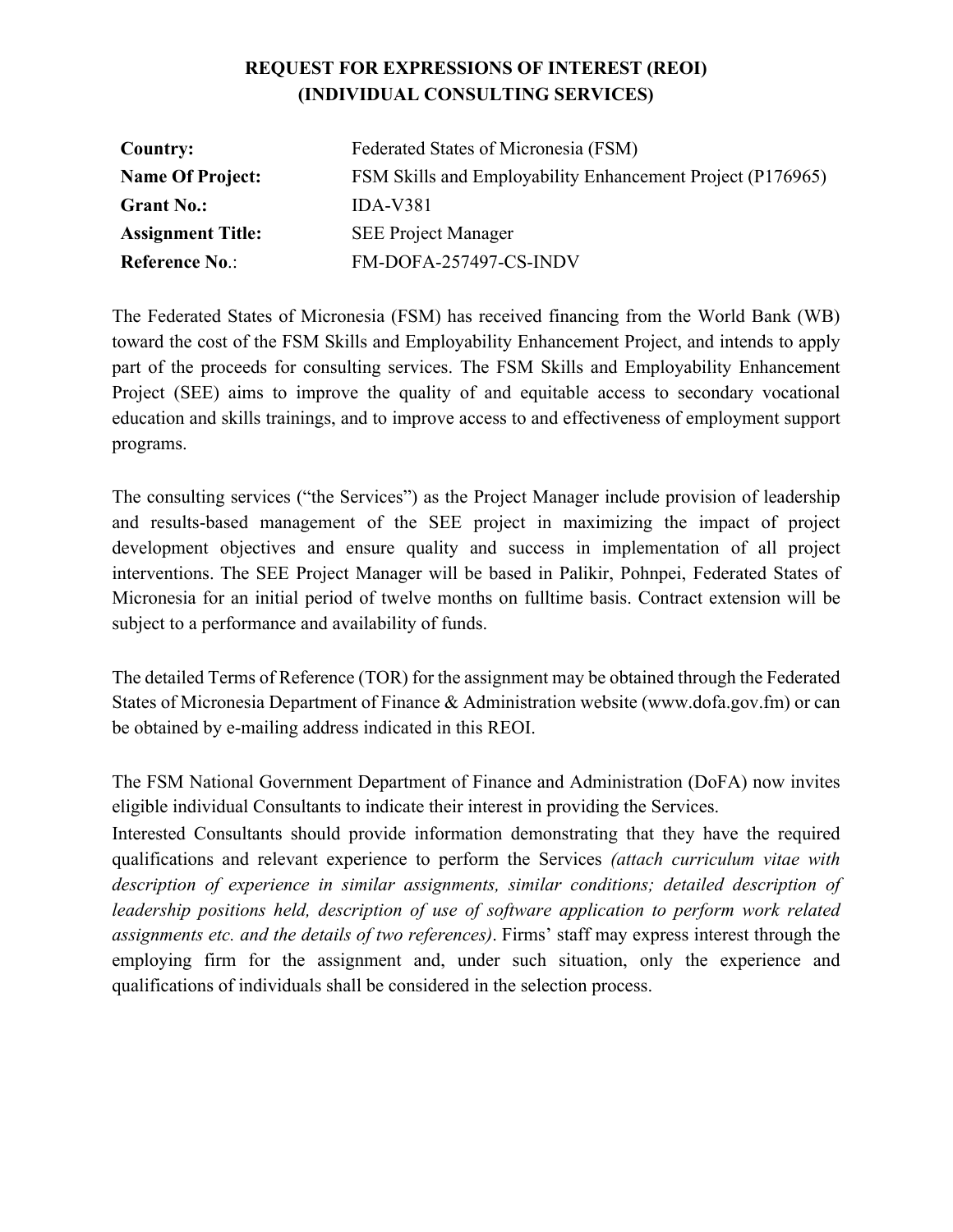The criteria for selecting the Consultant are:

Mandatory

- Degree in management (business or project), social science, engineering, law or a related field
- Minimum of five (5) years of experience in project management.
- Excellent technical, diagnostic, and troubleshooting skills.
- Strong leadership and organizational abilities.
- Excellent communication, motivational, and interpersonal skills.
- Experience with project management tools and software including Microsoft suites and cloud services, Microsoft Project (or equivalent, especially for the development of Gantt charts)

# Desirable Experience

- Master's Degree in education or relevant social science discipline.
- Minimum of five (5) years of experience in project management, preferably in the social sector, specifically in vocational education and training and/or other related project.
- Technical training in Project Management (Project Management Professional (PMP) or Agile Certified Practitioner (ACP). Demonstrated experience in monitoring and evaluation within a development context.
- Experience in working in an island nation environment and familiar with cultural differences and expectations in the FSM.

The attention of interested Consultants is drawn to Section III, paragraphs, 3.14, 3.16, and 3.17 of the World Bank's "Procurement Regulations for IPF Borrowers" Fourth Edition, November 2020 ("Procurement Regulations"), setting forth the World Bank's policy on conflict of interest. Further information can be obtained at the address below during office hours 0900 to 1700 Pohnpei Time (Local Time).

Expressions of interest must be delivered in a written form to the email addresses below by Friday, **June 10th 2022** to:

Secretary, Department of Finance and Administration, Attn: Mr. Kwame Shiroya CIU Program Manager Central Implementation Unit Department of Finance & Administration Palikir, Federated States of Micronesia (FSM) Email: kwame.shiroya@dofa.gov.fm And CC to: Central Implementation Unit: ciu.dofa@gov.fm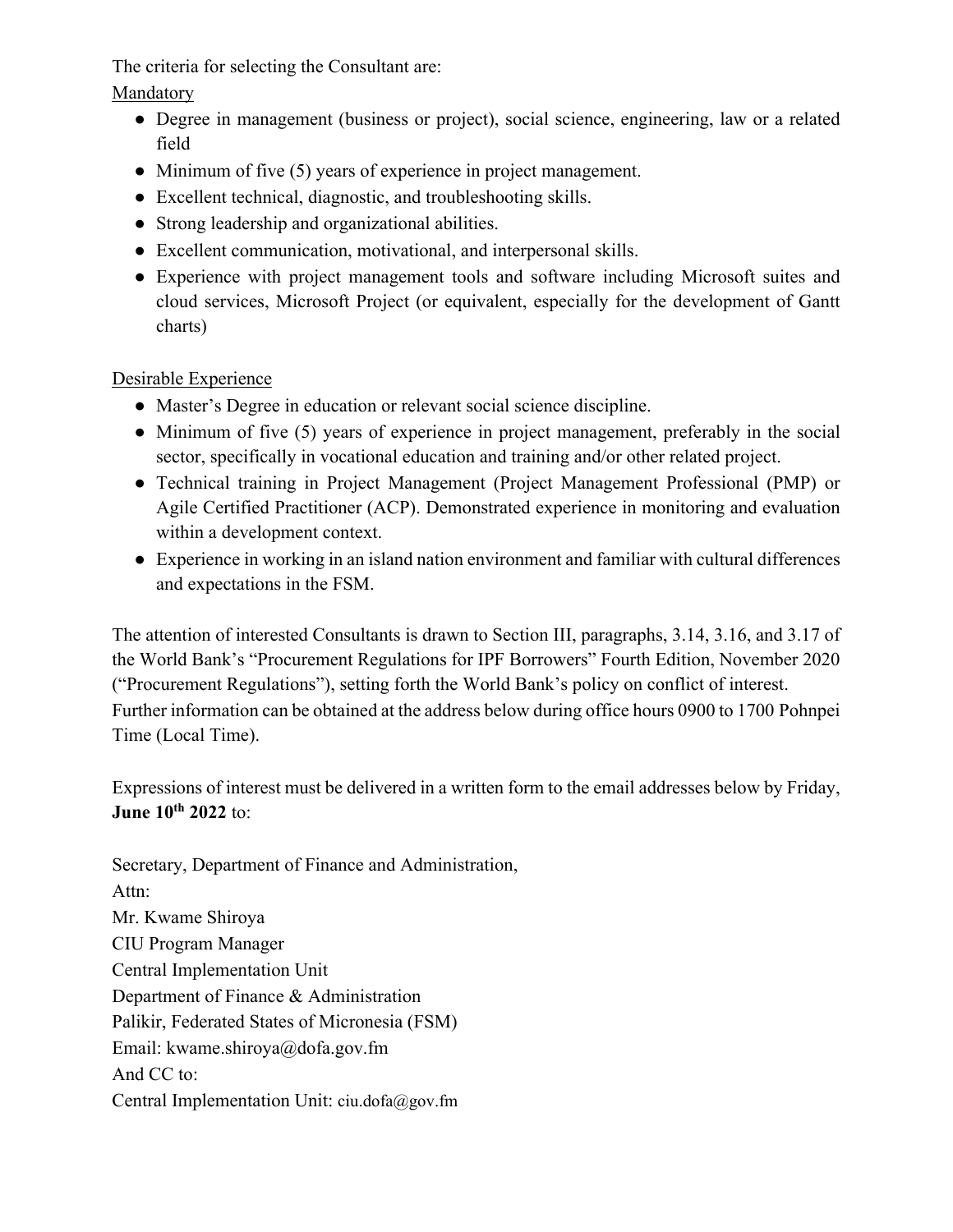#### **TERMS OF REFERENCE**

# **SEEP Project Manager FSM National Government**

The National Department of Education (NDOE) of the Federated States of Micronesia has received World Bank support to strengthen its technical-vocational education and training (TVET) institutions and employment services. The FSM Skills and Employability Enhancement Project aims to improve the quality of and equitable access to secondary vocational education and skills trainings, and to improve access to and effectiveness of employment support programs, through the following four components:

**Component 1: Improving equitable access to vocational education and training.** The objective of this component is to ensure TVET access to all – especially the poor and vulnerable youth, girls/women, young adults with disabilities, and geographically disadvantaged groups such as students or trainees from outer islands. The component aims to achieve this by expanding the availability of quality skills training while providing information, incentives, and support to increase participation of under-represented and disadvantaged groups in TVET.

**Component 2: Improving the relevance and quality of TVET.** The objective of this component is to enhance the relevance and quality of training offered by TVET institutions by establishing occupational standards and upgrading the training curricula; improving the quality of trainers; and making provisions for independent testing and certification of skills. The enhanced training will be delivered through a high quality, flagship TVET institution, namely the FSM Skills Academy (FSA), to be revitalized through project support. The project will also help improve the relevance and quality of TVET in other key TVET institutions in the country, specifically in designated high schools across the nation, by giving access to the enhanced training curricula, providing training opportunities to trainers, and supporting the skills testing and certification of graduates. In parallel, it will also support NDOE in preparing a 10-year national TVET development plan for prioritizing and guiding the activities in this subsector (including an expenditure review and planning of sector financing to prepare for the post-2023 period).

**Component 3: Improving labor market information and employment services in FSM.** This component aims to establish capacity within the government to provide labor market information and employment support services to relevant government units involved in job search assistance as well as to TVET institutions, with a view to improve labor market outcomes among potential workers – including TVET graduates – in FSM. Activities will be established with a primary focus on domestic jobs, but they will also facilitate jobseekers' access to labor migration opportunities.

**Component 4: Project Management.** The objective of this component is to support project management, including monitoring and evaluation (M&E) of project activities. It will finance the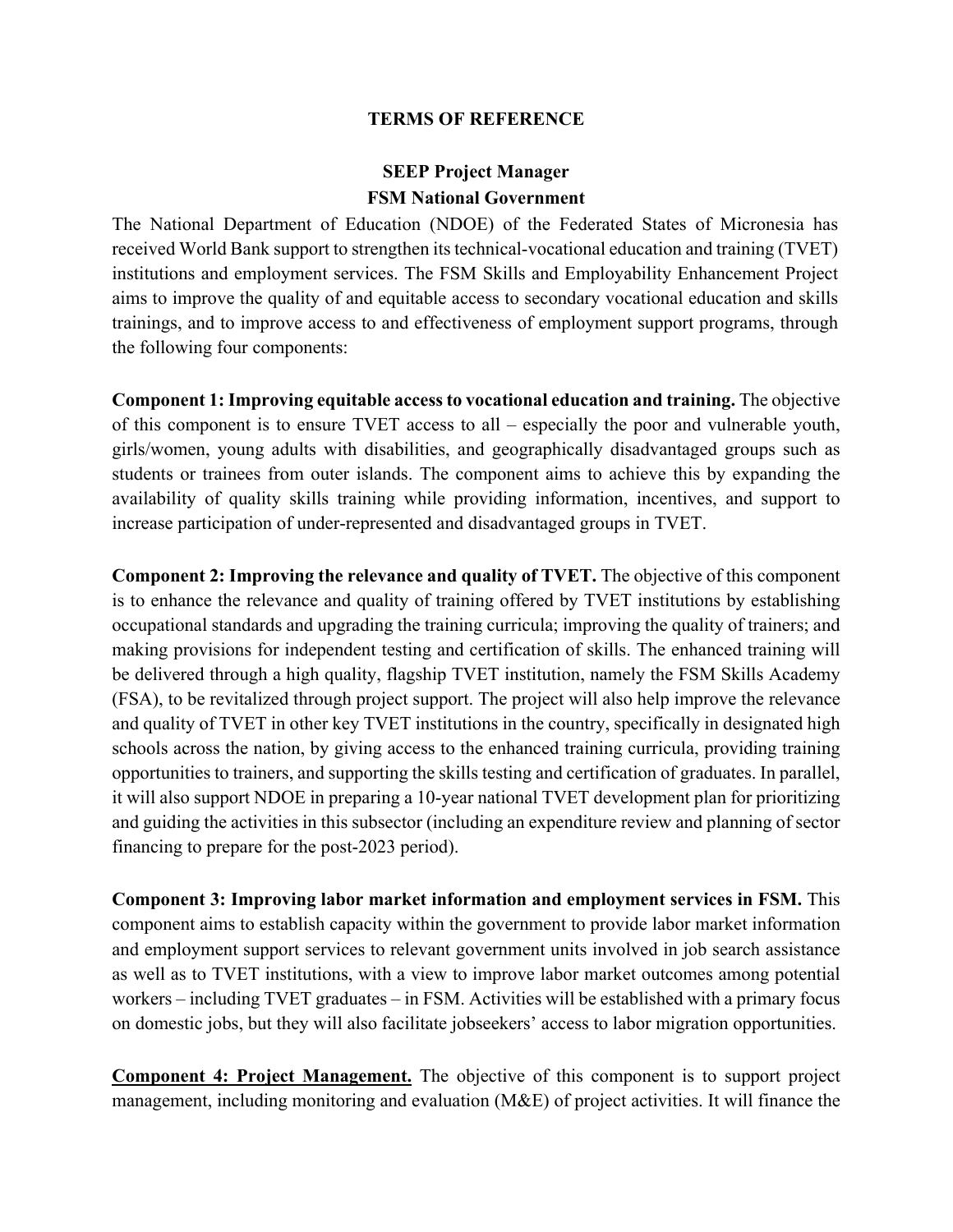establishment costs and incremental operating expenses of the Project Implementation Unit (PIU). Headed by a Project Manager- the PIU will be an integral part of NDOE. The PIU will include a Senior Project Officer, TVET Education Specialist, Gender Safety Officer, and M&E Specialist to support project operations. The PIU will be responsible for overall project management and coordination as well as day-to-day activities including financial management (FM), procurement, environmental and social safeguards, monitoring and evaluation (M&E), and project grievance redress.

#### **A. Objective of the Assignment:**

The objective of the assignment is to provide leadership and results-based management of the SEE project to maximize the impact of project development objectives. To lead the implementation of the SEE project and ensure quality and success in implementation of all project interventions.

#### **B. Scope of Work, Duties, and Responsibilities:**

Responsible for achieving the project's goals and objectives and achieving targets in line with the Project Appraisal Document and with the NDOE strategic plan, by managing and coordinating the project components. More specifically, the Project Manager will be responsible for the following core project management areas<sup>1</sup>:

- 1. Project Integration Management
- 2. Project Scope Management
- 3. Project Time Management
- 4. Project Cost Management
- 5. Project Quality Management
- 6. Project Human Resource Management
- 7. Project Communications Management
- 8. Project Risk Management
- 9. Project Procurement Management
- 10. Project Stakeholder coordination

More specifically, the PM will undertake the following responsibilities:

## **Staff Supervisory Responsibilities**

- Coordinates the hiring process and trains members of the project staff.
- Assigns duties and responsibilities and oversees workflow of project staff.
- Conducts staff performance evaluations that are timely and constructive.
- Handles discipline and termination of employees as needed and in line with human resource policies.
- Designs, establishes, and maintains an organizational structure and staffing to effectively accomplish the project's goals and objectives.

<sup>&</sup>lt;sup>1</sup> For detailed description of the ten knowledge areas see: https://www.projectmanager.com/blog/10-projectmanagement-knowledge-areas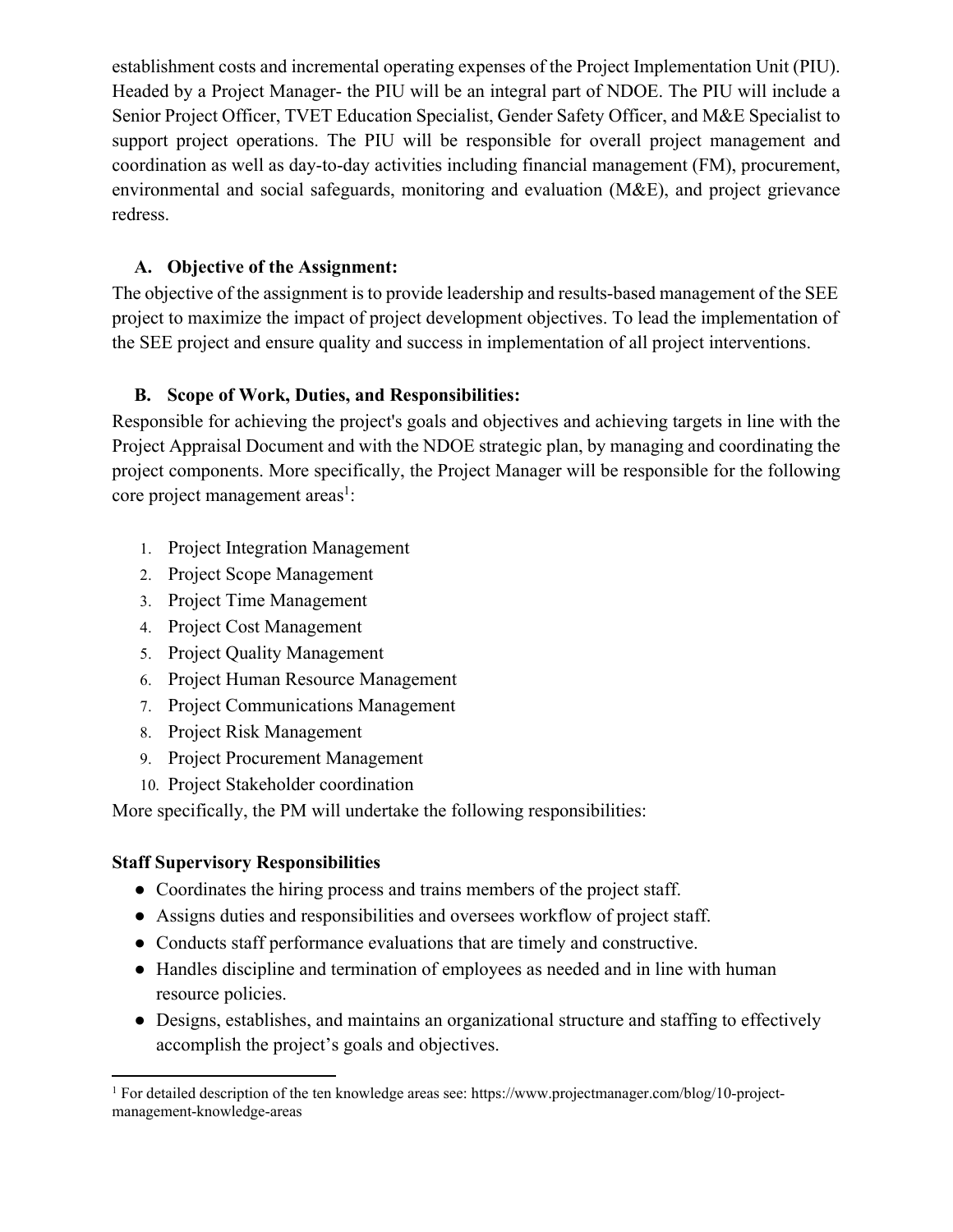## **Project delivery**

- Sets and tracks project milestones; manages and accounts for unforeseen delays and other risks, then realigns schedules and expectations as needed. Escalates issues to the appropriate authorities where necessary
- Establishes and implements project communication plans, providing status updates to affected staff and stakeholders.
- Collects, analyzes, and summarizes information and trends as needed to prepare project status reports.
- Coordinates strategic planning and goal development for the project; monitors achievement of goals and objectives and provides reports.
- Leads the development of the implementation plan and project timelines through the development of annual project workplan and budget that includes:
	- o Plans for each subcomponent of the project, ensuring each is delivered in a timely manner and considering and managing risks
	- o Develops and manages operating budgets as appropriate and performs periodic cost and productivity analyses.
- Manages procurement process of the project including:
	- o Leads the NDOE on all phases of the procurement of consultant services, goods, works, and non-consulting services in accordance with the World Bank procurement policies and procedures
	- o Managing and updating the procurement plan and administration of STEP
	- o Prepares/refines concept notes,
	- o Prepares and negotiates contracts for the engagement of experts/consultants and service providers for various services to be procured adhering to the WB and Government of the FSM procurement regulations.
	- o Shepherds the contracts through the World Bank and GoFSM approval process
	- o Develops, maintains, and revises TORs for project consultants, including objectives, scopes of work, timelines, deliverables, and reporting;
- Provides oversight and accountability for all project consultants and service providers.
- Responsible for the management and delivery of:
	- o The Environmental and Social Commitment Plan
	- o Environmental and Social Management Plan
	- o Stakeholder engagement plan
- Develops, supports and coordinates capacity building in the areas fiduciary, social and environmental management, administrative and operational, monitoring and evaluation, information, communication, and engagement activities.
- Ensures that the project is proceeding according to timelines, meeting targets and expectations, and adhering to established operating parameters; negotiates changes in project resources as necessary to achieve objectives and timelines.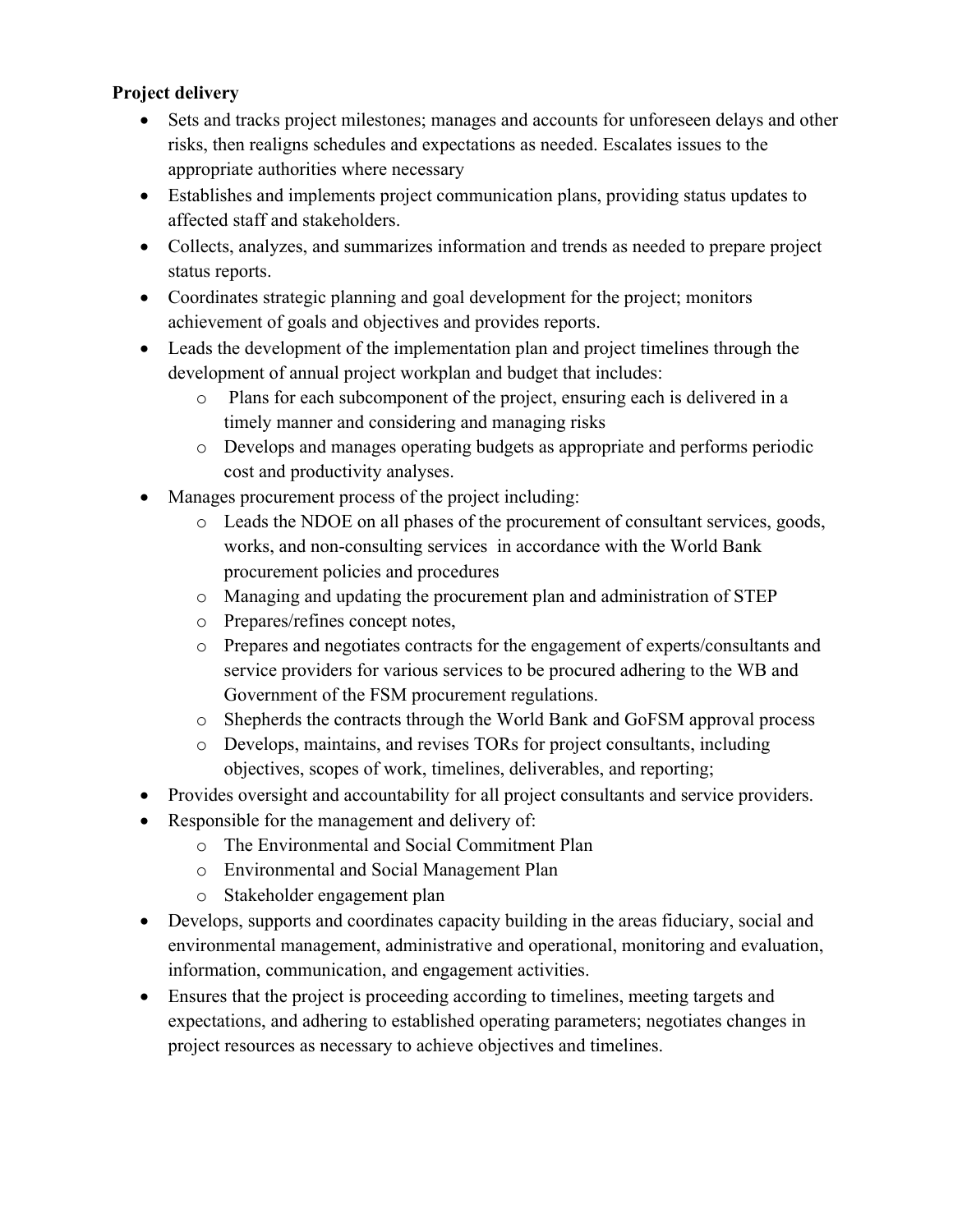## **General Duties and Responsibilities**

- Interacts with National Department of Education staff, senior management, and administrators within Technical and Vocational Education and Training (TVET) programs at high schools and colleges and, as appropriate, within industry and government, to present and promote the development and achievement of the strategic goals of the project.
- Builds relationships with key project participants (teachers/ counselors/ students/ industry) and ensures they are fully accessing and engaging with the project.
- Builds relationships with other stakeholders within the education sector and other sectors relevant to the project (e.g. local authorities, funders, consultants, education providers, employers, business associations).

## **C. Reporting Obligations**

- Submit monthly briefing reports to the Secretary of the National Department of Education;
- Submit quarterly reports on project progress to NDOE stakeholders for feedback and approval; then send to World Bank counterparts.

## **D. Required skills:**

## Academic Background and Relevant Experience

Required:

- Degree in management (business or project), social science, engineering, law or a related field.
- Minimum of five (5) years of experience in project management.
- Excellent technical, diagnostic, and troubleshooting skills.
- Strong leadership and organizational abilities.
- Excellent communication, motivational, and interpersonal skills.
- Experience with project management tools and software including Microsoft suites and cloud services, Microsoft Project (or equivalent, especially for the development of Gantt charts)

## Desired:

- Master's Degree in education or relevant social science discipline.
- Minimum of five (5) years of experience in project management, preferably in the social sector, specifically in vocational education and training and/or other related project.
- Technical training in Project Management (Project Management Professional (PMP) or Agile Certified Practitioner (ACP). Demonstrated experience in monitoring and evaluation within a development context.
- Experience in working in an island nation environment and familiar with cultural differences and expectations in the FSM context in an added advantage.